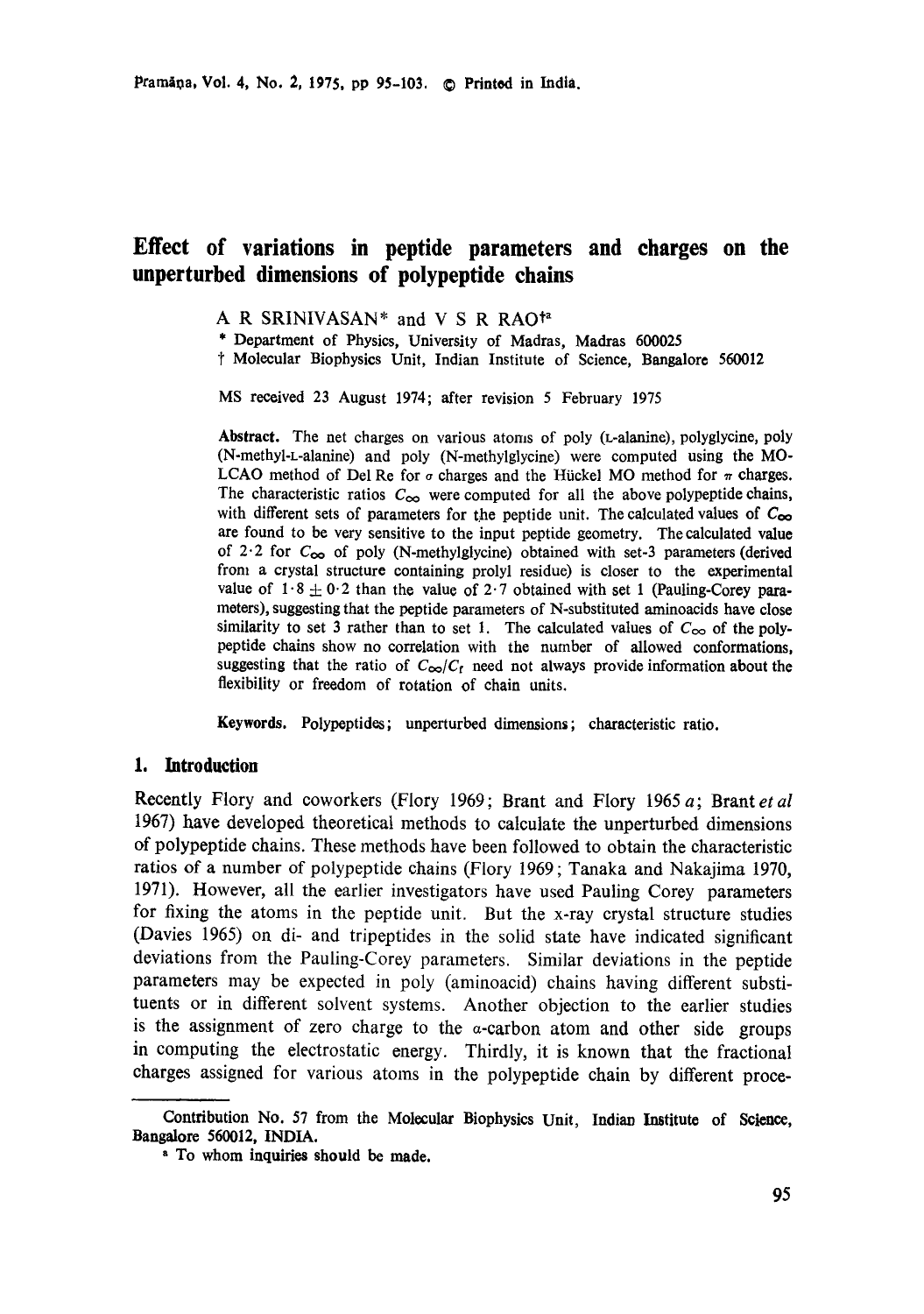dures differ significantly (tables 1A and 1B). It is, therefore, advisable to use the charges derived by the same procedure for all the polypeptides while considering the effect of various groups on their unperturbed dimensions. Hence, in the present study, we have attempted to assign the charges to various atoms i poly (L-alanine), Poly (N-methyl-L-alanine) poly glycine and poly (N-methylglycine) and also to compute their unperturbed dimensions with different sets of parameters for the peptide unit, in order to bring out the effect of small variations in the peptide parameters and charges on their dimensions.

### **2. Charge calculations**

The fractional charges on the atoms in the peptide residues of various polypeptide chains were obtained by using the LCAO-MO metkod of Del Re (1958) and Del Re *et al* (1963) for  $\sigma$  charges and Hückel method for  $\pi$  charges. The values of the parameters used for the  $\sigma$  charge calculations are due to Berthod and Pullman (1965) and for the  $\pi$  charges due to Pullman and Pullman (1963). The net charges so obtained on various atoms in different polypeptides are shown in tables IA and IB together with the values assigned by the earlier investigators.

| Atom                                                                                                                                                            |                                                             | Polyglycine                                                 |                                                             |                                                                 |                                                                                    |                                                             | Polvalanine                                                                                                     |                                                                                                         |
|-----------------------------------------------------------------------------------------------------------------------------------------------------------------|-------------------------------------------------------------|-------------------------------------------------------------|-------------------------------------------------------------|-----------------------------------------------------------------|------------------------------------------------------------------------------------|-------------------------------------------------------------|-----------------------------------------------------------------------------------------------------------------|---------------------------------------------------------------------------------------------------------|
| H<br>$\rm{N \atop C'}$<br>$C^{\alpha}$<br>$H^a$<br>$H^{\alpha}$ <sup>2</sup><br>$\mathrm{C}^{\beta}$<br>$\tilde{H}^{\beta 1}$<br>$H^{\beta_2}$<br>$H^{\beta_3}$ | 0.281<br>$-0.281$<br>0.394<br>$-0.394$<br>0.0<br>0.0<br>0.0 | 0.272<br>$-0.305$<br>0.449<br>$-0.416$<br>0.0<br>0.0<br>0.0 | 0.204<br>$-0.202$<br>0.318<br>$-0.422$<br>0.0<br>0.0<br>0.0 | 0.204<br>$-0.198$<br>0.368<br>$-0.470$<br>0.0<br>0.048<br>0.048 | 0.281<br>$-0.281$<br>0.394<br>$-0.394$<br>0.0<br>0.0<br>$\bullet$ $\bullet$<br>0.0 | 0.272<br>$-0.305$<br>0.449<br>$-0.416$<br>0.0<br>0.0<br>0.0 | 0.204<br>$-0.202$<br>0.318<br>$-0.422$<br>0.046<br>0.046<br>$\cdot$ $\cdot$<br>$-0.110$<br>0.04<br>0.04<br>0.04 | 0.204<br>$-0.200$<br>0.367<br>$-0.471$<br>0.046<br>0.046<br>$\cdot$<br>$-0.110$<br>0.04<br>0.04<br>0.04 |
| ref.<br>1.<br>3.                                                                                                                                                | Brant <i>et al</i> (1967)<br>Poland and Scheraga            | $\overline{c}$                                              | 3<br>(1967)                                                 | 4<br>2.<br>4.                                                   | Scott and Scheraga (1966)<br>Present study.                                        | $\overline{2}$                                              | 3                                                                                                               | 4                                                                                                       |

Table 1A. Partial charges on the atoms in polyglycine and polyalanine

Table lB. Partial charges on the atoms in poly (N-methylglycine) and poly (Nmethylalanine). [Present study]

| Atom                                                                                                                     | Poly (N-methylglycine) Poly (N-methylalanine)      |                                                 |  |  |
|--------------------------------------------------------------------------------------------------------------------------|----------------------------------------------------|-------------------------------------------------|--|--|
| N<br>$\mathbf{C}'$<br>$\overline{C}^{\alpha}$<br>$H^{\alpha_1}$                                                          | $-0.042$<br>0.359<br>$-0.472$<br>$-0.007$<br>0.047 | $-0.044$<br>0.357<br>$-0.472$<br>0.039<br>0.046 |  |  |
| $H^{\alpha}$ <sup>2</sup><br>$\widetilde{C}_{\mathbf{H}^{\beta_1}}^{\beta_2}$<br>$H^{\beta_2}$<br>$\overline{H}^{\beta}$ | 0.047                                              | . .<br>$-0.111$<br>0.04<br>0.04<br>0.04         |  |  |
| $C^{N}$<br>$H^{N1}$<br>H <sup>2</sup><br>H <sub>N3</sub>                                                                 | $-0.071$<br>0.046<br>0.046<br>0.046                | $-0.072$<br>0.046<br>0.046<br>0.046             |  |  |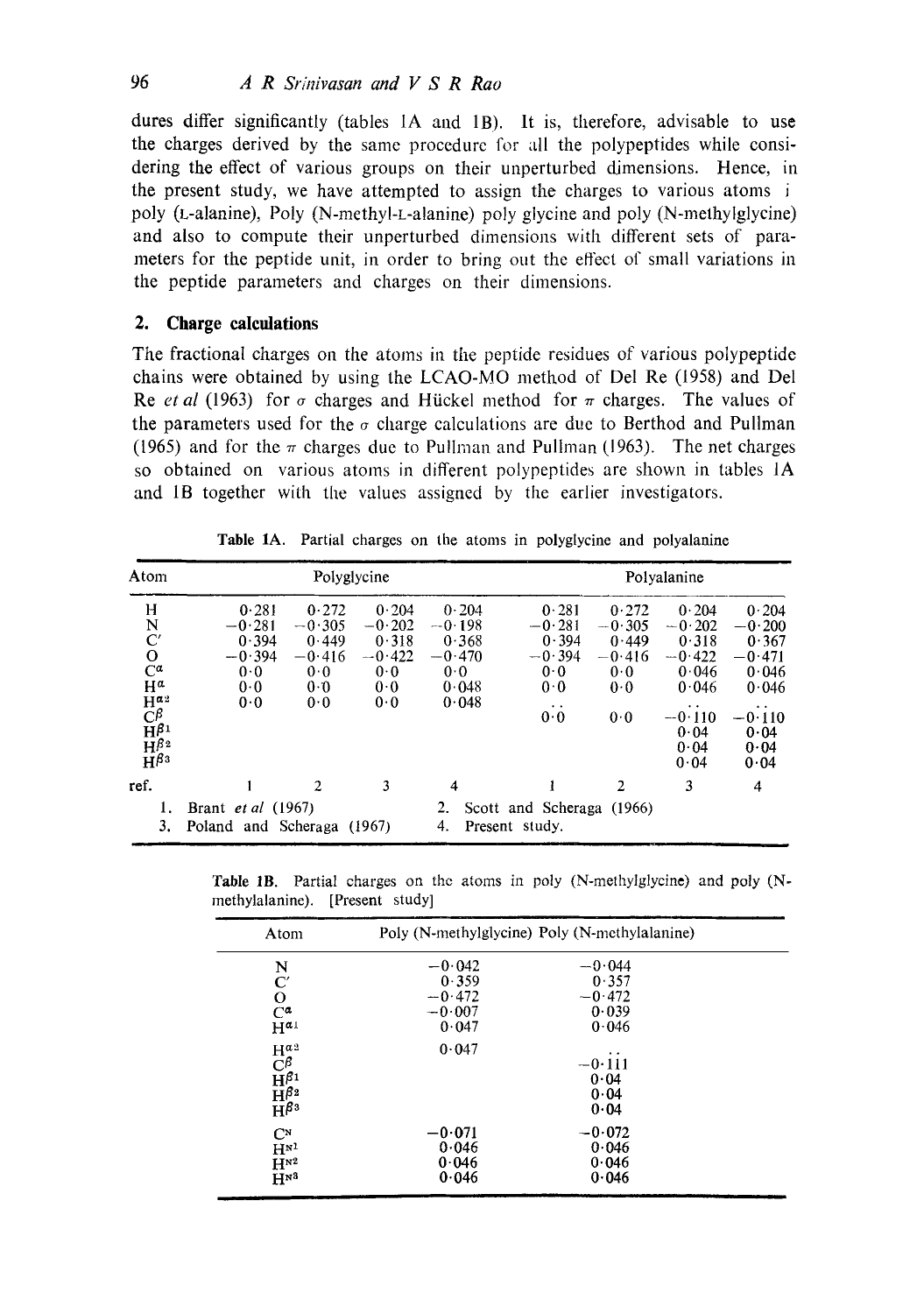

**Figure** I. Section of a polypeptide chain consisting of two peptide units. The rotational angles  $(\theta_i, \psi_i)$  are marked.  $R' = H$  or CH<sub>3</sub>.

**Table** 2. Bond lengths and bond angles used to fix various atoms in a polypeptide unit

| Bonds and<br>Bond angles      | Set 1         | Set 2         | Set 3         |  |
|-------------------------------|---------------|---------------|---------------|--|
| $C^{\alpha}$ — $C^{\prime}$   | 1.53          | 1.531         | 1.531         |  |
| $C' - N$                      | 1.32          | 1.331         | $1 - 331$     |  |
| $N-C^{\alpha}$                | $1 - 47$      | 1.461         | 1.461         |  |
| $C'$ - $O$                    | $1 - 24$      | 1.233         | $1 - 233$     |  |
| $N-H$                         | 1.00          | 1.000         | 1.000         |  |
| $N-CN$                        | 1.47          | 1.461         | 1.461         |  |
| $C^{\alpha}$ — $C'$ —N        | 114.0         | 115.8         | 119.0         |  |
| $C^{\alpha}$ -- $C'$ --0      | $121 - 0$     | 120.8         | 119.0         |  |
| $O - C' - N$                  | $125 \cdot 0$ | 123.4         | $122 \cdot 0$ |  |
| $C'$ -N- $C^a$                | $123 \cdot 0$ | $121 \cdot 2$ | $121 \cdot 0$ |  |
| $C'$ —N—H                     | 123.0         | 123.9         | 126.0         |  |
| $C'$ —N— $CN$                 | 123.0         | 123.9         | 126.0         |  |
| $C^a - N - H$                 | 114.0         | 114.9         | 113.0         |  |
| $C^{\alpha}$ -N- $C^{\alpha}$ | 114.0         | 114.9         | 113.0         |  |
| $N = C^{\alpha} - C^{\prime}$ | $110-0$       | $110-8$       | 110-8         |  |

Bond lengths are given in A units and bond angles in degrees.

Set 1: Pauling-Corey parameters. Set 2: Averaged parameters. Set 3. Conti and DeSantis parameters.

## **3. Fixing of atoms and calculation of potential energy**

A segment of a polypeptide chain in its fully extended conformation for which the torsional angles  $\phi$  and  $\psi$  are defined to be (180°: 180°) is shown in figure 1. The three sets of parameters used to fix the atoms in the peptide unit are shown in table 2. Set 1 are the Pauling-Corey parameters; set 2 are the mean values of the peptide unit, averaged from x-ray crystal structurc data. Set 3 are the parameters used by Conti and DeSantis (1971) in conformational energy calculations of poly (N-methyl-t-alanine). The side groups were fixed by the method suggested by Ramachandran and Sasisekharan (1968), assuming  $C^{\alpha}$ --H<sup>a</sup> and  $C^{\alpha}$ --C $\beta$  bond lengths to be  $1.0$  and  $1.54$  Å respectively.

The conformational energy was computed using the expression

$$
V(\phi_i, \psi_i) = \frac{V_{\phi}^0}{2} (1 + \cos 3\phi_i) + \frac{V_{\phi}^0}{2} (1 + \cos 3\phi_i) + \sum_{k, l} V_{k, l} (\phi_i, \psi_i) + \sum_{k, l} V_{c, k, l} \tag{1}
$$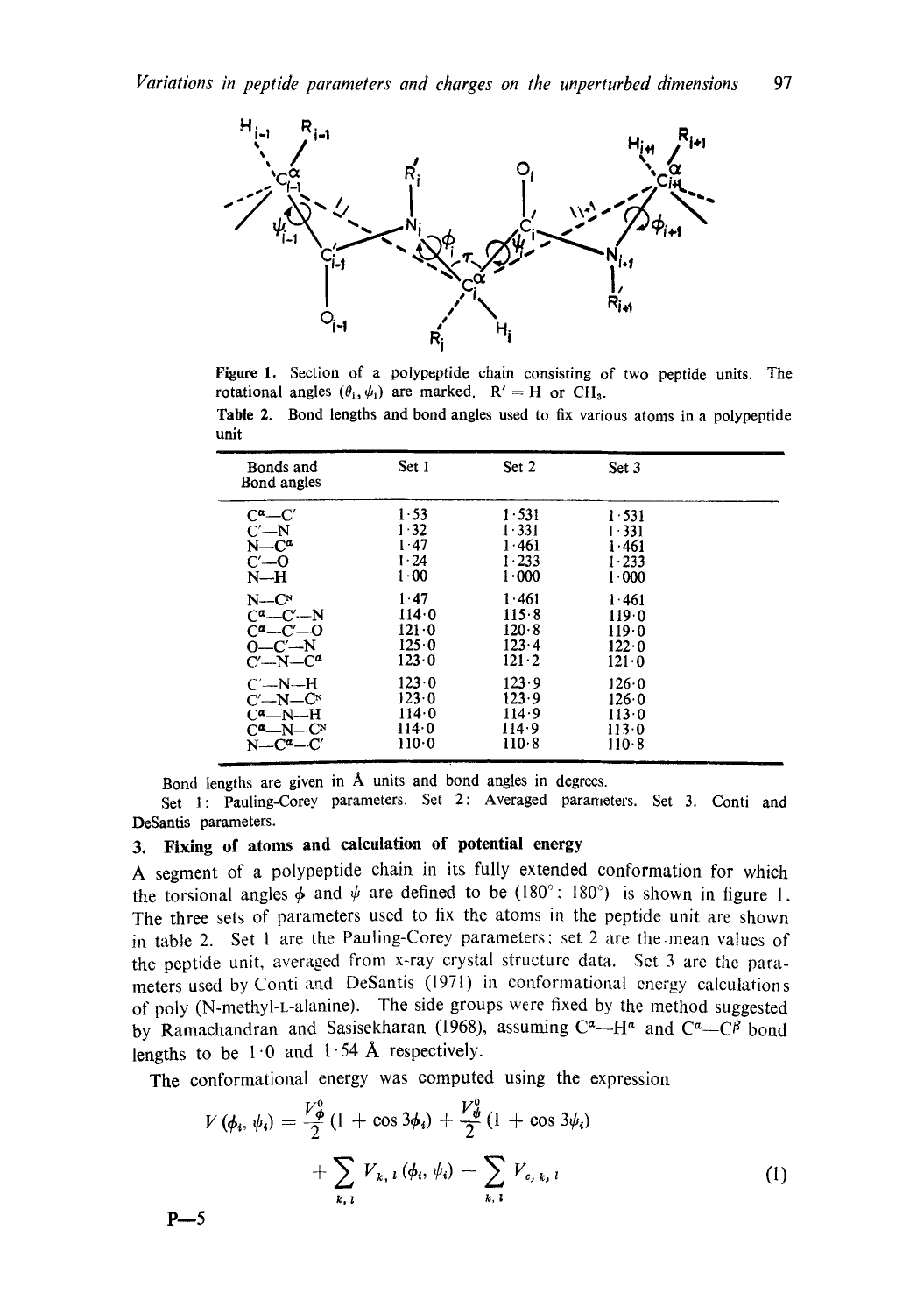The expressions and constants used for computing the torsional, non-bonded, and electrostatic energies are the same as reported by Brant *et al* (1967). Because of the difference in the definition of initial conformation we have used  $(1 + \cos 3\theta)$ type function for the torsional potential. The characteristic ratios  $(C_{\infty})$  of an infinitely long chain were obtained by using the expression (Brant and Flory 1965, Srinivasan and Rao 1972)

$$
C_{\infty} = \left[ (E + \langle T \rangle) \left( E - \langle T \rangle^{-1} \right) \right]_{22} \tag{2}
$$

where **E** is the identity matrix of order 3 and  $\langle T \rangle$  is the statistical-mechanical averaged matrix. The subscript 22 denotes the (2, 2) element of the final matrix. The transformation matrix  $\mathbf{T}_i$  which transforms a vector presented in the coordinate system associated with the virtual bond  $i$  to the co-ordinate system of virtual bond  $i-1$  was formed following the procedure of Ramachandran *et al* (1966), To obtain the required transformation matrix, the Y-axis of the co-ordinate system associated with the virtual bond is taken in the direction of the virtual bond and X-axis is placed in the plane of the peptide unit. The Z-axis



Figure 2. Conformational energy map for the L-alanyl residue calculated with set 1 parameters and with charges assigned by Brant *etal* (1967). Contours are shown at intervals of 1K cal. mole<sup>-1</sup> relative to the lowest minima marked X.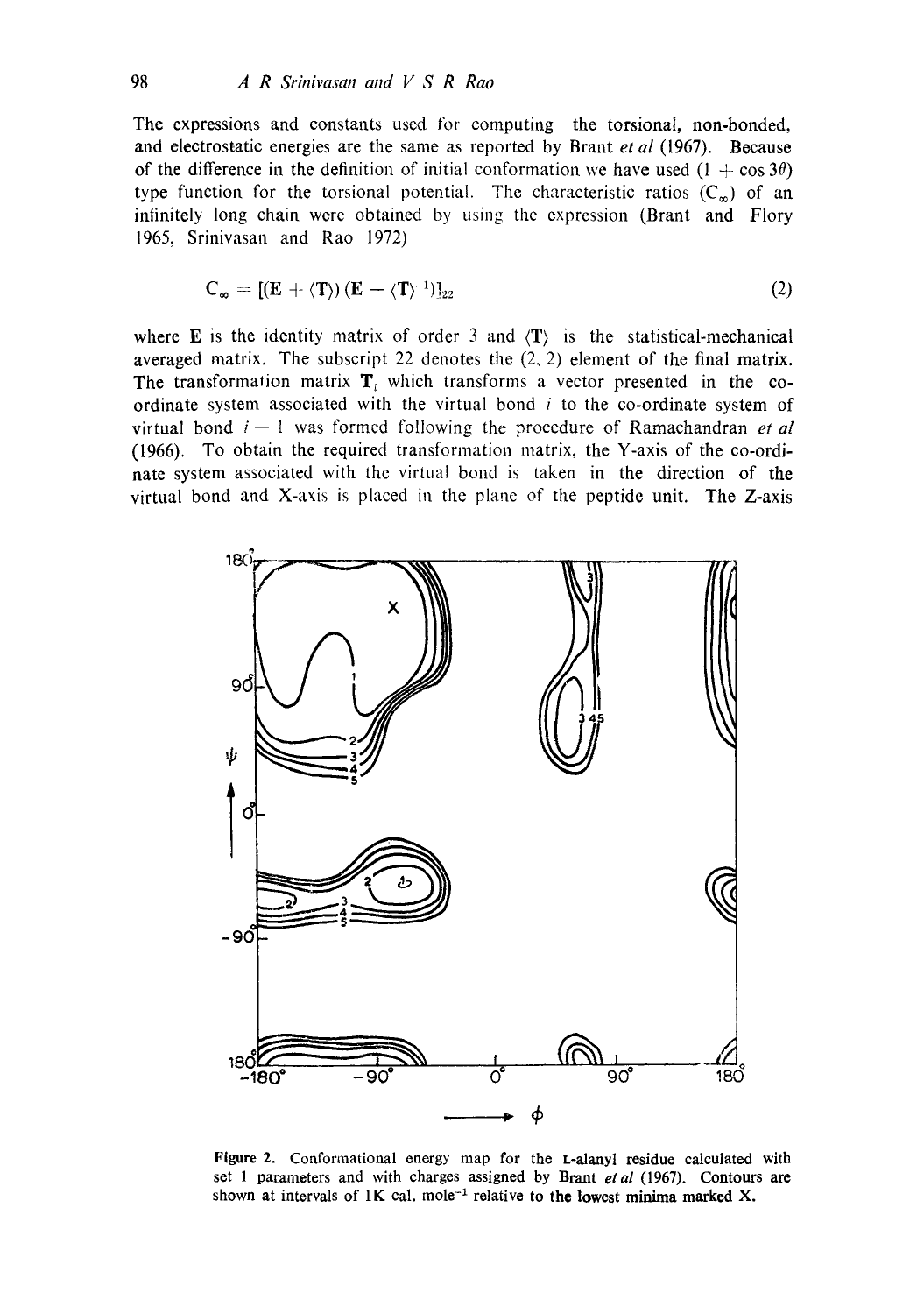is chosen in the direction required for a right handed co-ordinate system. Intervals of 10° in  $\phi$  and  $\psi$  were used for these calculations. It is to be noted that the earlier investigators have used an interval of 30° for  $\phi$ , and  $\psi$ , which is too large and hence limits the number of conformations considered to compute the averaged matrix (T). In the energy calculations, the methyl group is treated as a single unit and the charge on the carbon atom of the methyl group has been chosen as the net charge of the carbon and the hydrogens attached to it.

The conformational maps obtained with set 1 and set 2 parameters for the alanyl and glycyl residues and with set 3 parameters for N-methylalanyl and Nmethylglycyl residues are shown in figures 2 to 6.

### **4. Results and discussion**

Table 1A shows that the charges obtained on H, N, C' and O in the present study are very nearly the same in polyglycine and polyalanine and are comparable with those assigned by the earlier investigators. Table 1B also shows that the charges on N, C', O, C<sup>x</sup>, H<sup>1</sup>, H<sup>2</sup> and H<sup>3</sup> are very nearly the same in poly (N-methylglycine) and poly (N-methylalanine). It is also seen that the charges on  $C^{\alpha}$ ,  $C^{\beta}$  and other side group atoms are significant, for all the polypeptide chains, except for polyglyeine.



Figure 3. Conformational energy map for the L-alanyl residue calculated with set 2 parameters and with charges assigned in the present study. Contours are shown at intervals of 1K cal. mole<sup>-1</sup> relative to the lowest minima marked X,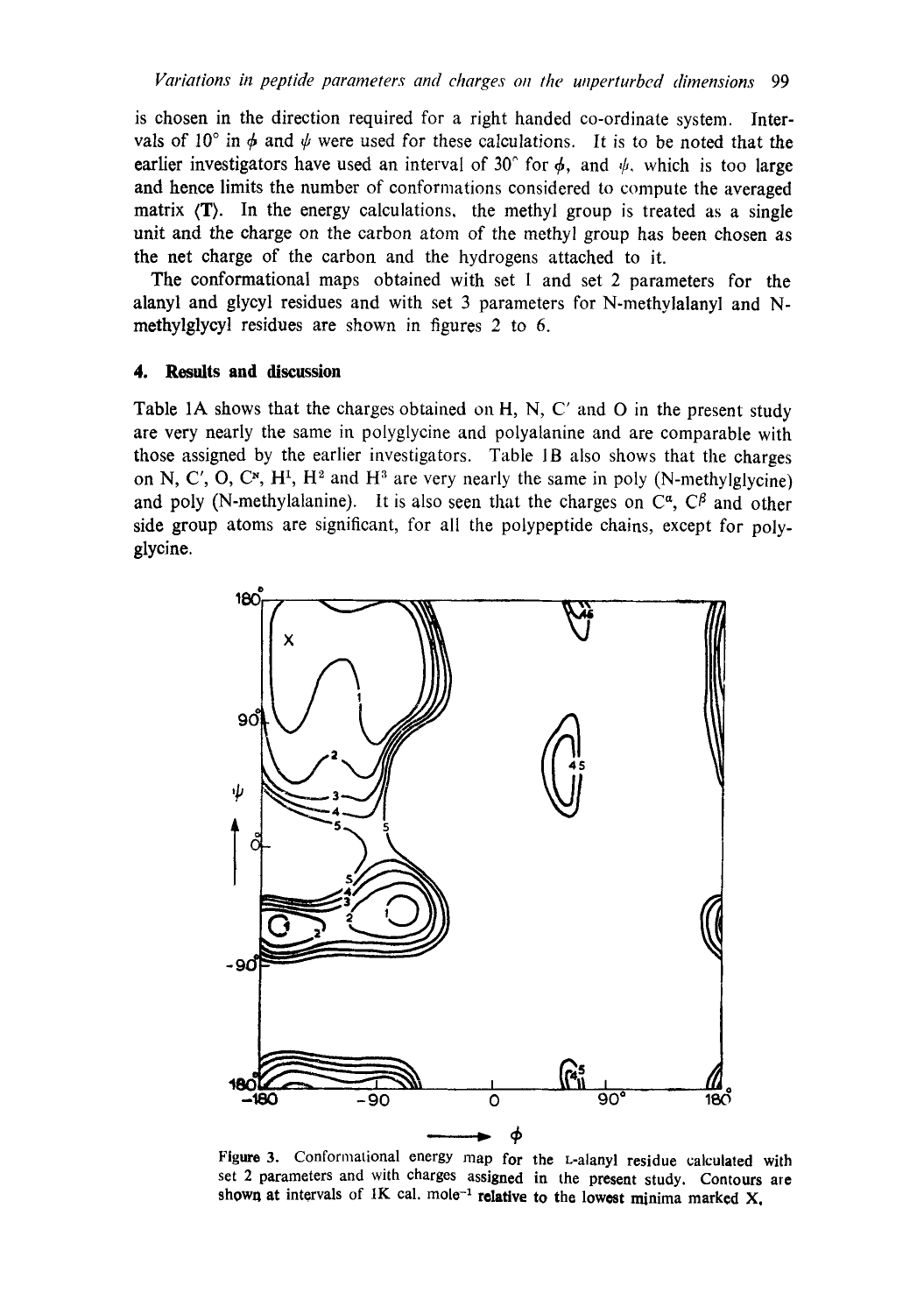

Figure 4. Conformational energy map for the glycyl residue calculated with set  $2$ parameters and with charges assigned in the present study. Contours are shown at intervals of  $1K$  cal. mole<sup>-1</sup> relative to the lowest minima marked X.

A comparison of the energy contours in figures 2 and 3 reveals that variations in the peptide parameters and small variation in the charges on the atoms in peptide unit and the charge on  $\mathbb{C}^{\alpha}$  atom do affect the position of the energy minima and to a small extent the shapes of the energy contours. Similarly minor changes in the energy contours have also been observed in the conformational maps obtained for glycyl, N-methyl-L-alanyl and N-methylglycyl residues when different sets of parameters are used.

The characteristic ratio  $C<sub>f</sub>$  (where f denotes free rotation) has been calculated by using eq. (2) giving equal statistical weights to all the conformational states. The values of  $C_t$  obtained with set 1, set 2 and set 3 parameters are respectively  $1.93$ ,  $1.99$  and  $2.00$ . These results suggest that small variations in the peptide parameters may not affect the free rotational dimensions significantly.

A value of 10 $\cdot$ 1 has been obtained, at T = 310 $\degree$  K, for the characteristic ratio  $C_{\infty}$  of an infinitely long poly L-alanine chain with Pauling-Corey parameters (set 1) and the charges assigned by Brant, Miller and Flory (1967). This value is slightly higher than the value of  $9.3$  reported by Brant and Flory (1965). This difference arises mainly because of the reason that Brant *et al* have used an interval of 30° in  $\phi$  and  $\psi$  in computing the conformational energies, whereas the present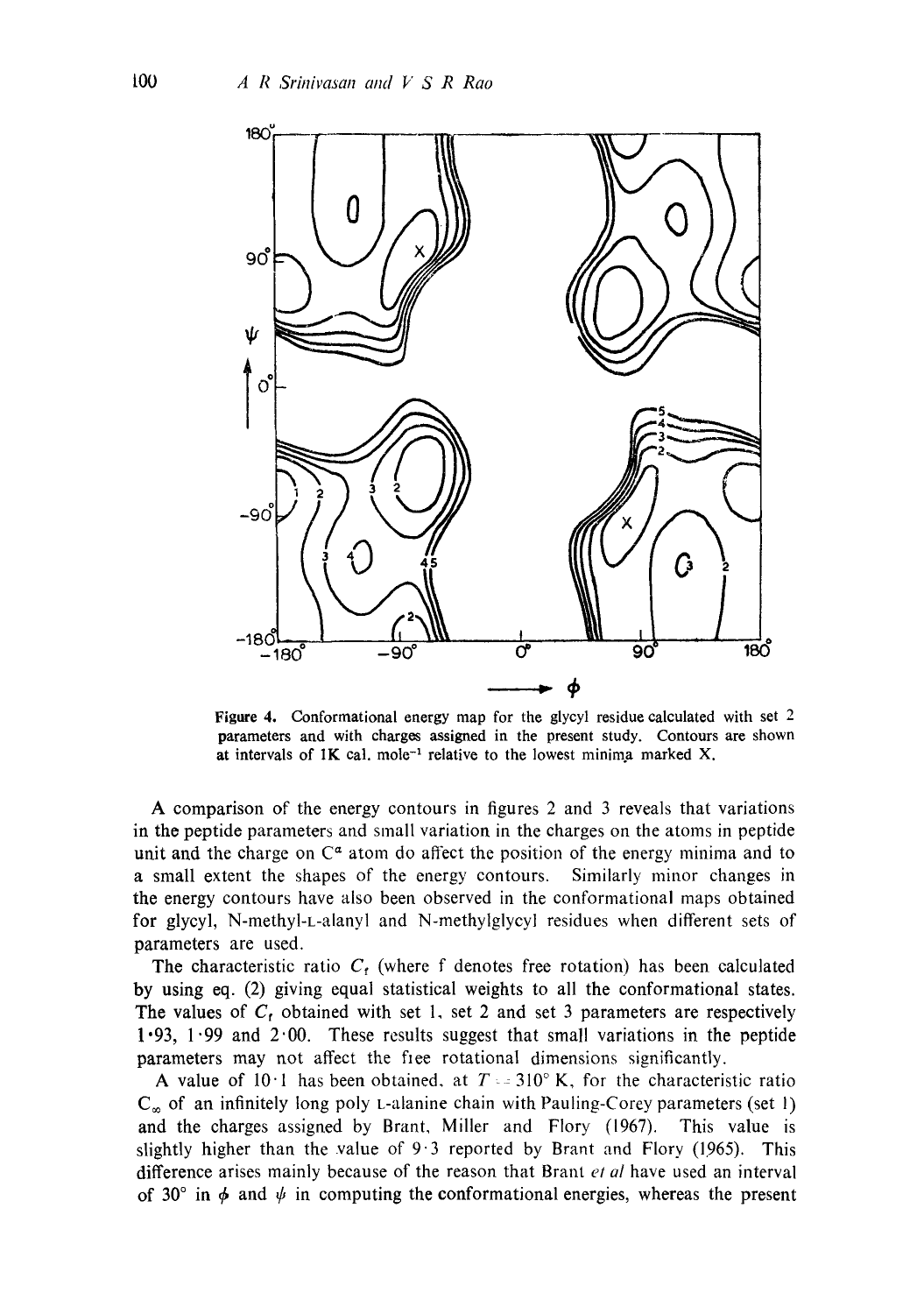

Figure 5. Conformational energy map for N-methyl-L-alanyl residue calculated with set 3 parameters and with charges assigned in the present study. Contours are shown at intervals of  $1K$  cal. mole<sup>-1</sup> relative to the lowest minima marked X.

| Polypeptide                   | Set 1             | Set 2       | Set 3                |
|-------------------------------|-------------------|-------------|----------------------|
| Poly (L-alanine)              | 9.9<br>$(10.4)$ * | 8.11        | $\bullet$            |
| Polyglycine                   | $2 \cdot 1$       | $2 \cdot 2$ | $\ddot{\phantom{1}}$ |
| Poly (N-methyl-L-<br>alanine) | $1 \cdot 0$       | $2 \cdot 4$ | 1.5                  |
| Poly (N-methylglycine)        | 2.8               | 2.5         | $2 \cdot 2$          |

Table 3. Calculated  $C_{\infty}$  values, with different sets of parameters at 298°K

\* Values obtained with the charges assigned by Brant *et al.* 

 $+$  This value remained practically the same (8.15) when the peptide dimensions reported by Ramaehandran *etal* (1974) were used.

calculations have been made at intervals of  $10^{\circ}$  in order to include more number of conformations. The calculated value of  $8 \cdot 1$  for  $C_{\infty}$  of poly L-alanine with set 2 parameters (table 3) is significantly different from the value of 9'9 obtained with set 1 parameters indicating that small differences in the peptide parameters do affect the calculated chain dimensions considerably. The value of  $9.9$  also differs from 10"4 obtained with set 1 parameters, and the charges of Brant *et al*  indicating that the effect on  $C_{\infty}$  due to differences in the charges is very small (5%). On the other hand, it is seen from table 3 that the calculated  $C_{\infty}$  values of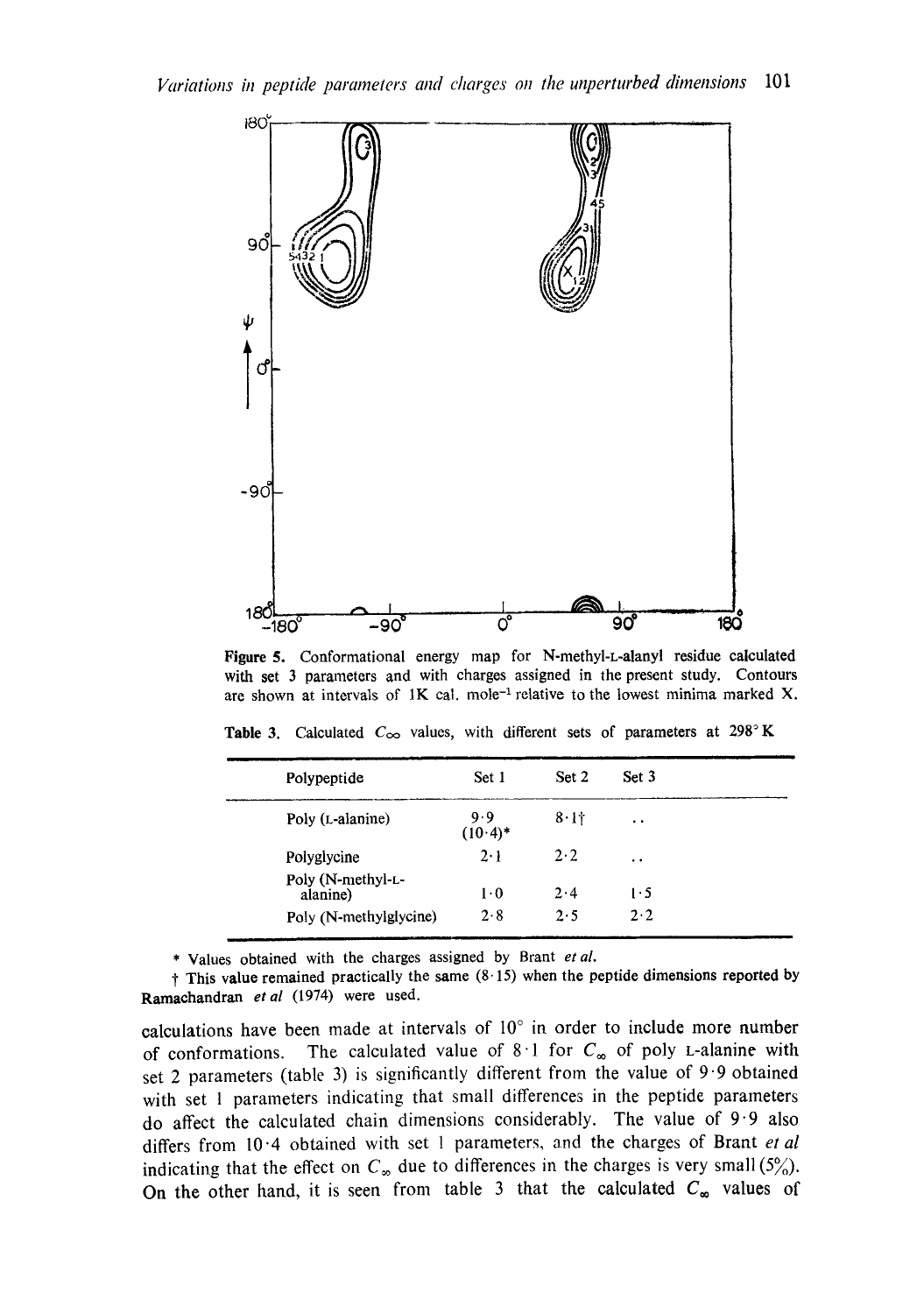

Figure 6. Conformational energy map for N-methylglycyl residue with set 3 parameters and with charges assigned in the present study. Contours are shown at intervals of  $1K$  cal. mole<sup>-1</sup> relative to the lowest minima marked X.

polyglycine, poly (N-methylalanine) and poly (N-methylglycine) are affected significantly due to the small differences in the input peptide parameters.

The computed value of  $8.1$  for  $C_{\infty}$  obtained for poly (L-alanine) with the average parameters (set 2) using the charges assigned in the present study is very close but slightly lower than the average experimental value of about  $8.6$  obtained for poly (a-L-amino acid) chains (Brant and Flory 1965; Fujita *et al* 1966; Terbujevich *etal* 1967). As pointed out by us (Srinivasan and Rao 1972), the angle N-C<sup> $\alpha$ </sup>-C' might fluctuate by about  $\pm 3^\circ$  in solution and these deviations from the average value of 110.8°, always lead to an increase in  $C_{\infty}$  for poly (L-alanine) type of polypeptides. This may explain the slightly lower value of the calculated  $C_{\infty}$  compared to the observed values for this type of polypeptide chains.

Values of  $1 \cdot 0$  and  $2 \cdot 8$  (table 3) respectively for poly (N-methylalanine) and poly (N-methylglycine) obtained with set 1 parameters are also different from 0"58 and 297 reported by Tanaka and Nakajima. It is also interesting to note (table 3) that the computed value of 2.2 for  $C_{\infty}$  of poly (N-methylglycine) with set 3 parameters is close to the experimental value of  $1.8 \pm 0.2$  (Fessler and Ogston 1951). This suggests that poly (N-methylglycine) may prefer to have the peptide unit geometry close to set 3 in solution. This is understandable from the fact that set 3 parameters are derived from a crystal structure containing prolyl residue, which has close similarity to that of N-substituted aminoacids,